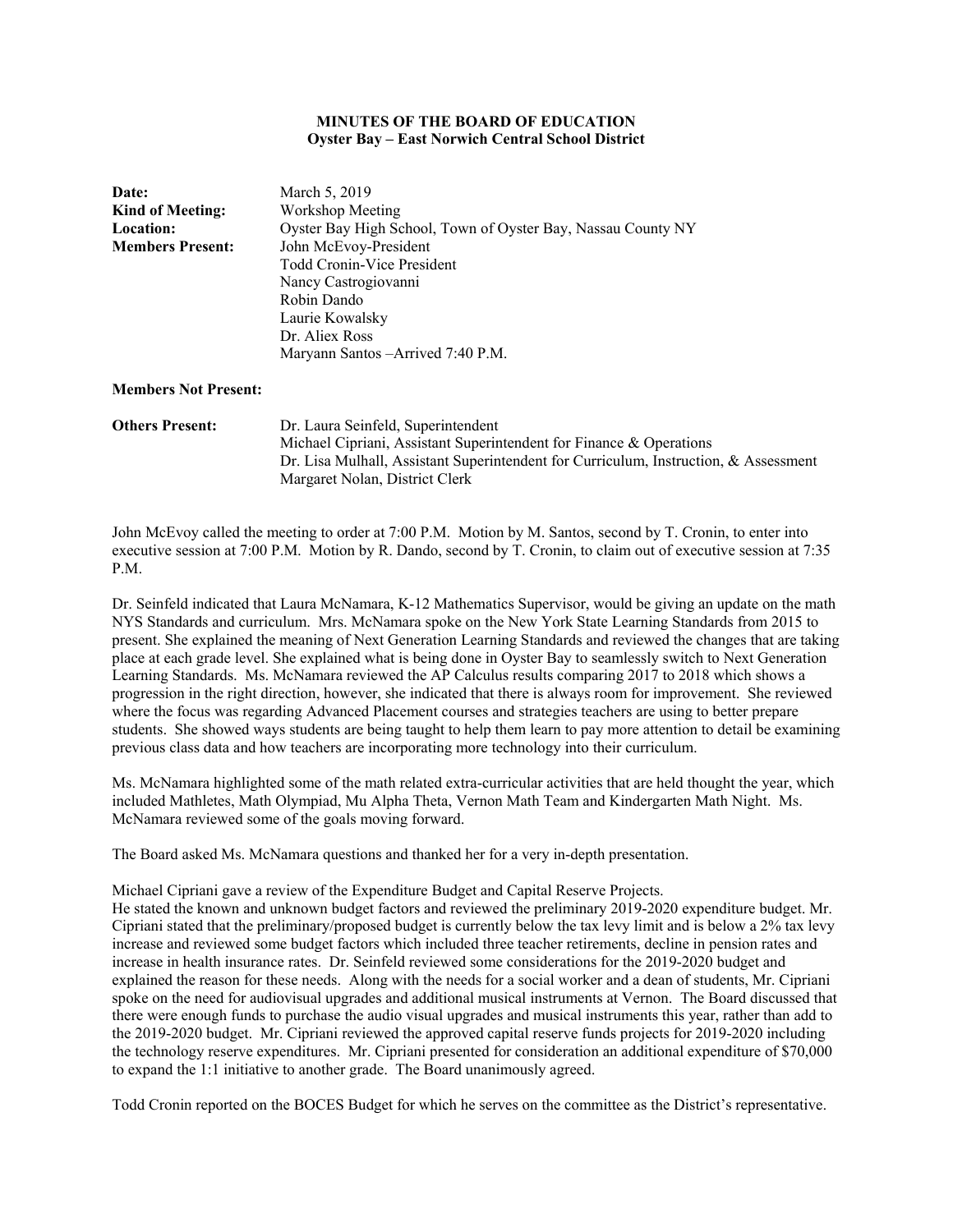Dr. Seinfeld indicated some colors need to be picked for the Vernon field House. The Board looked at some color samples. Todd Cronin asked if security cameras could be built into the field house budget.

Dr. Seinfeld spoke on the draft letter from New York State School Board Association relative to the Budget Advocacy. The Board agreed that Dr. Seinfeld should send the letter on behalf of the District.

There was no one signed in to speak on agenda items.

Motion by T. Cronin, second by R. Dando, to approve the following:

## **V PERSONNEL ACTIONS**

**A)** Professional Personnel

RESOLVED, upon the recommendation of the Superintendent of Schools, the Board of Education of the Oyster Bay-East Norwich Central School District hereby approves the following *Professional Personnel and Civil Service Personnel* Resolutions as listed:

| 1.  | <b>LEAVE OF ABSENCE</b> |                                                    |                                                                                            |
|-----|-------------------------|----------------------------------------------------|--------------------------------------------------------------------------------------------|
| 1.1 | <b>DANA HENKOWICZ</b>   | Position:<br>Status:<br>Effective:<br>Period Date: | Teacher Assistant<br>Unpaid FMLA<br>4/8/19<br>4/8/19-6/26/19                               |
|     |                         | Return to Work: 9/3/19<br>Assigned to:             | Oyster Bay High School                                                                     |
| 2.  | <b>RESIGNATIONS</b>     |                                                    |                                                                                            |
| 2.1 | <b>MARIE HENSLEY</b>    | Position:<br>Effective:                            | <b>Teaching Assistant</b><br>3/8/19                                                        |
|     |                         | Assigned to:                                       | Roosevelt School                                                                           |
| 2.2 | <b>JENNIFER LAURO</b>   | Position:<br>Effective:                            | <b>Teaching Assistant</b><br>3/8/19                                                        |
|     |                         | Assigned to:                                       | Roosevelt School                                                                           |
| 3.  | <b>APPOINTMENTS</b>     |                                                    |                                                                                            |
| 3.1 | PAULA LUZZI             | Position:<br>Status:<br>Period Date:<br>Salary:    | Home Instruction<br>Suspension (080080003)<br>2/25/19-3/1/19<br>\$78.56 per hr 2 hrs max   |
|     |                         |                                                    |                                                                                            |
| 3.2 | <b>JILL SANBORN</b>     | Position:<br>Status:<br>Period Date:<br>Salary:    | Home Instruction<br>Suspension (080080003)<br>$2/25/19-3/1/19$<br>\$78.56 per hr 2 hrs max |
| 3.3 | <b>DIANA HAUSER</b>     | Position:<br>Status:<br>Period Date:<br>Salary:    | Home Instruction<br>Suspension (363622846)<br>2/27/19<br>\$78.56 per hr 1 hr max           |
|     |                         |                                                    |                                                                                            |
| 3.4 | <b>ERIN STERBENS</b>    | Position:<br>Status:                               | Home Instruction<br>Waiting for placement<br>(363623776)                                   |
|     |                         | Period Date:<br>Salary:                            | 2/27/19-TBD<br>\$78.56 per hr 5 hrs per week                                               |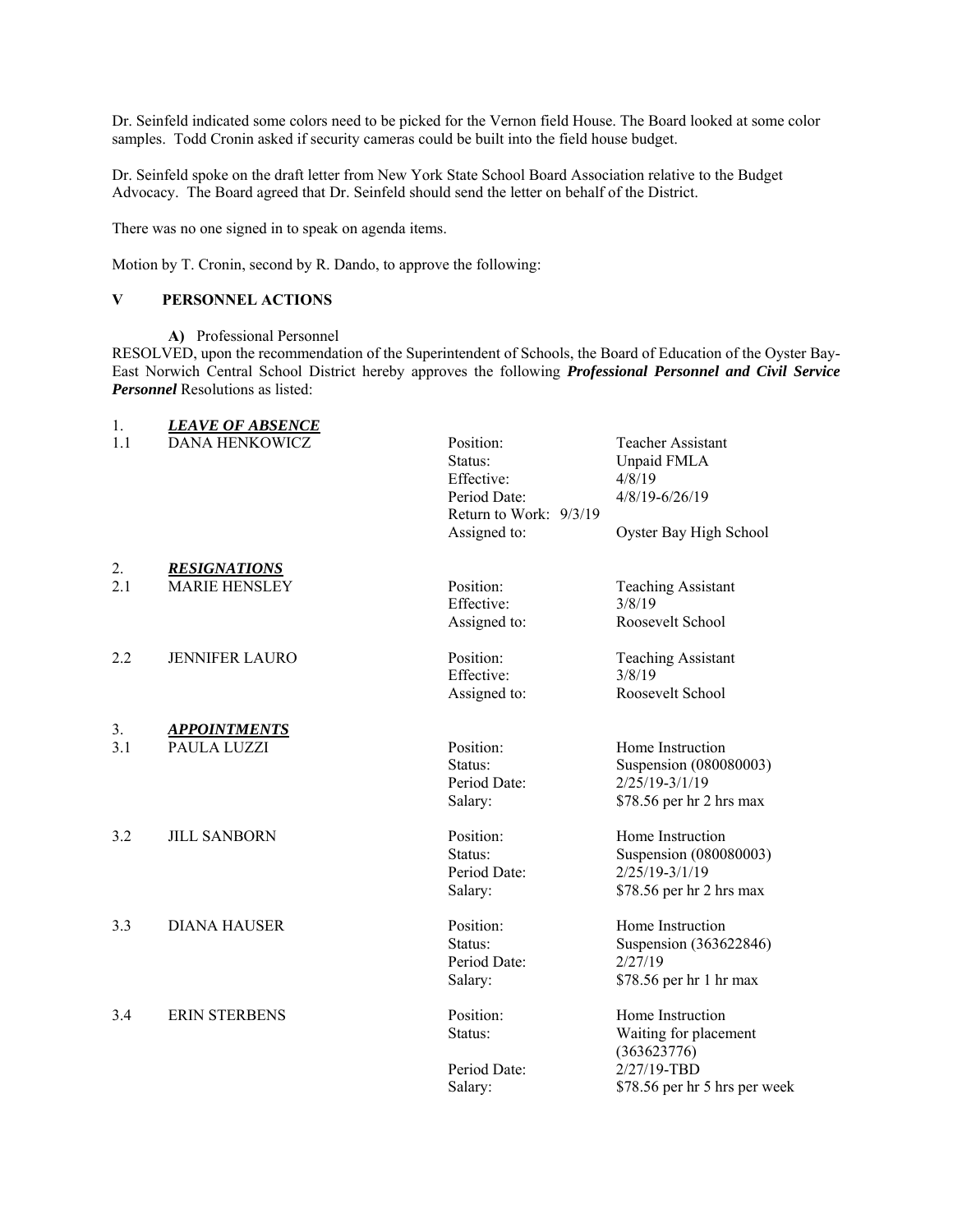**B)** Non-Teaching

# 1. *APPOINTMENTS*

1.1 FRANK LABELLA Position: Cleaner

Replacing: C. Ramos

Status: Probationary Effective: March 11, 2019 Salary: \$53,378 prorated for 2018/2019 Assigned to: Roosevelt and Vernon Schools

Motion unanimously carried.

Motion by R. Dando, second by L. Kowalsky, to approve the following:

Discussion: Mr. Cipriani explained why only the high school gym air conditioning was in the proposition to expend the capital reserve funds.

Motion by R. Dando, second by T. Cronin, to amend the amount in Item C, Proposition 3 to read \$972,000 from the Capital reserve fund and to remove the air conditioning for the high school gym. Motion unanimously carried

## **VI NEW BUSINESS**

RESOLVED, upon the recommendation of the Superintendent of Schools, the Board of Education of the Oyster Bay-East Norwich Central School District hereby approves the following *New Business* Resolutions as listed:

### **A) 2018-19 BUDGET ADJUSTMENT**

RESOLVED, upon the recommendation of the Superintendent of Schools, the Board of Education amends the 2018- 19 budget to accept the Smart School Bond Act reimbursement of \$213,666.

### **B) TYPE II 2019 CAPITAL RESERVE PROJECTS**

WHEREAS, the Board of Education of the Oyster Bay East Norwich central School District desires to embark upon the following capital improvement projects:

- new sinks and casework (five classrooms) at Vernon Elementary School;
- music suite new ceiling, heat registers and panels at Vernon Elementary School;
- new drainage system and padding for playground at Theodore Roosevelt Elementary School;
- drop ceiling in cafeteria with new lighting at Oyster Bay High School;
- gas for west side boiler room (supplement to 13-14) at Oyster Bay High School;
- air conditioning for classrooms District-wide;
- new telephone system District-wide;
- upgrade interactive boards and equipment District-wide;
- expand one-to-one initiative District-wide;
- continue cabling upgrade and conduit project District-wide;
- turf field (field with lettering, "D" zones, protective netting, bleachers with walkway access) at Vernon Elementary School; and,
- air conditioning for high school gym. (hereinafter the "Projects")

WHEREAS, the Projects are subject to classification under the State Environmental Quality Review Act (SEQRA); and

WHEREAS, replacement, rehabilitation or reconstruction of a structure or a facility, in kind, in the same site, including upgrading buildings to meet building or fire codes, unless such action meets or exceeds any of the thresholds in section 617.4 are classified as Type II Actions under the current Department of Environmental Conservation SEQRA Regulations (Section 6 NYCRR 617.5 (c) (2)); and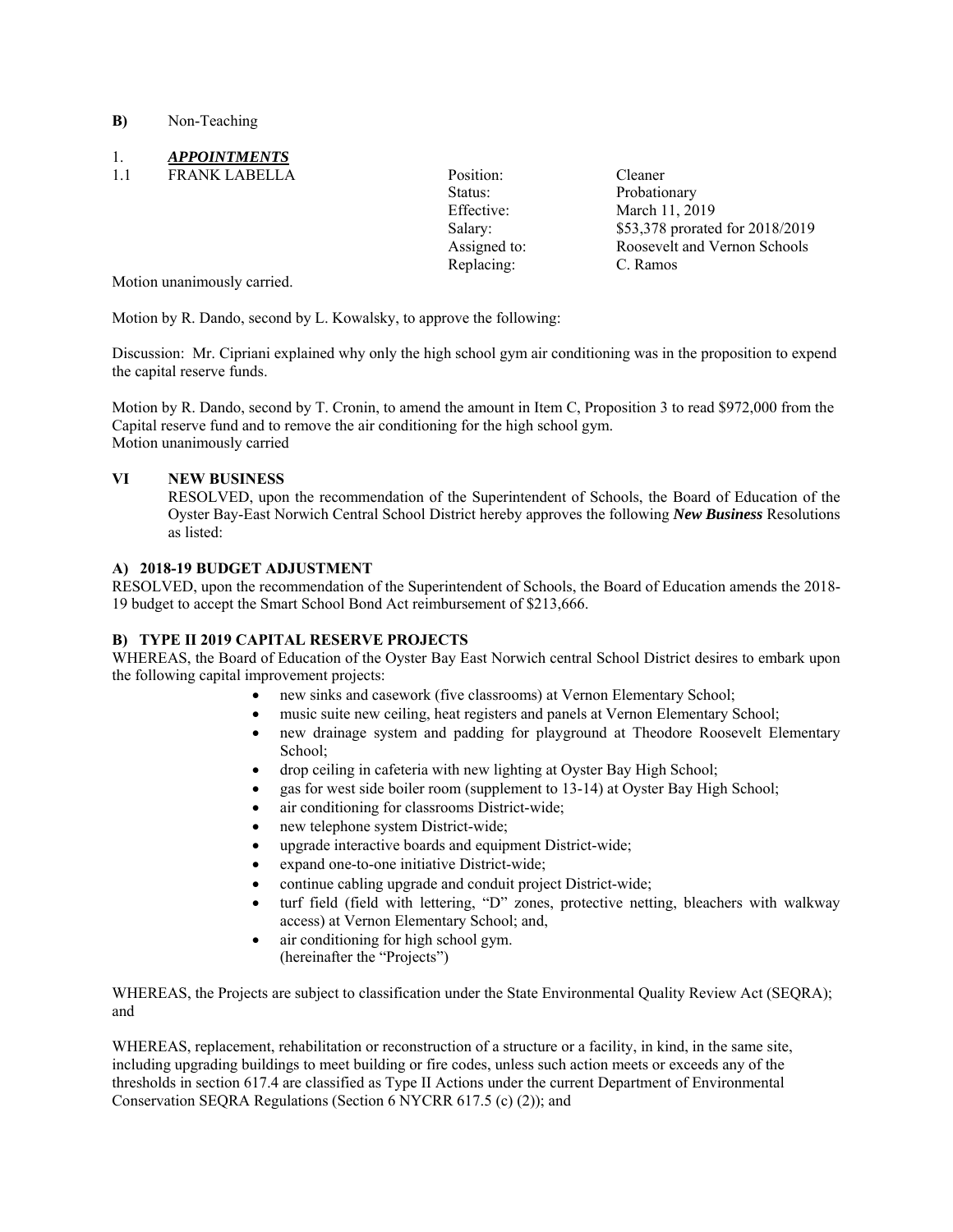WHEREAS, routine activities of educational institutions, including expansion of existing facilities are classified as Type II Actions under the current Department of Environmental Conservation SEQRA Regulations (Section 6 NYCRR 617.5 (c) (8));

WHEREAS, the SEQRA Regulations declare Type II Actions to be actions that have no significant impact on the environment and require no further review under SEQRA; and

WHEREAS, the Board of Education, as the only involved agency, has examined all information related to the Projects and has determined that the Projects are classified as Type II Actions pursuant to Section 617.5(c) (2) of the SEQRA Regulations;

NOW, THEREFORE, BE IT RESOLVED that the Board of Education hereby declares that the above-described capital improvements projects are Type II Actions, which require no further review under SEQRA; and

BE IT FURTHER RESOLVED, that the Board of Education hereby shall forward an official copy of this Resolution to the New York State Education Department together with a copy of the correspondence from the New York State Office of Parks, Recreation and Historic Preservation in connection with its request for approval of the project from the New York State Education Department.

#### **C) PROPOSITIONS FOR EXPENDITURE OF MONEY FROM CAPITAL RESERVE**

BE IT RESOLVED that the Board of Education shall present to the qualified voters of the Oyster Bay East Norwich Central School District at the annual meeting to be held on May 21, 2019 the following propositions in substantially the following form:

### **PROPOSITION #2**

SHALL the Board of Education of the Oyster Bay East Norwich Central School District be authorized to expend: (a) \$686,000 from the Technology Capital Reserve Fund established on May 15, 2018 for the purpose of performing the following projects: new telephone system District-wide; upgrade interactive boards and equipment District-wide; expand one-to-one initiative District-wide; and continue cabling upgrade and conduit project District-wide; all of the foregoing to include all labor, materials, equipment, apparatus and incidental costs related thereto; as well as preliminary costs and costs incidental thereto and to the financing thereof; provided that the detailed costs of the components of the Projects and Purchases as set forth in the report may be reallocated among such components if the Board of Education shall determine that such reallocation is in the best interests of the district and no material change shall be made in the scope of the Projects and Purchases.

#### **PROPOSITION #3**

SHALL the Board of Education of the Oyster Bay East Norwich Central School District be authorized to expend: (a) \$972,000 from the Capital Reserve Fund established on May 16, 2006 and amended on May 17, 2011 and May 21, 2013 and May 16, 2017 for the purpose of performing the following projects: new sinks and casework (five classrooms) at Vernon Elementary School; music suite new ceiling, heat registers and panels at Vernon Elementary School; new drainage system and padding for playground at Theodore Roosevelt Elementary School; drop ceiling in cafeteria with new lighting at Oyster Bay High School; gas for west side boiler room (supplement to 13-14) at Oyster Bay High School; air conditioning for classrooms District-wide; all of the foregoing to include all labor, materials, equipment, apparatus and incidental costs related thereto; as well as preliminary costs and costs incidental thereto and to the financing thereof; provided that the detailed costs of the components of the Projects and Purchases as set forth in the report may be reallocated among such components if the Board of Education shall determine that such reallocation is in the best interests of the district and no material change shall be made in the scope of the Projects and Purchases.